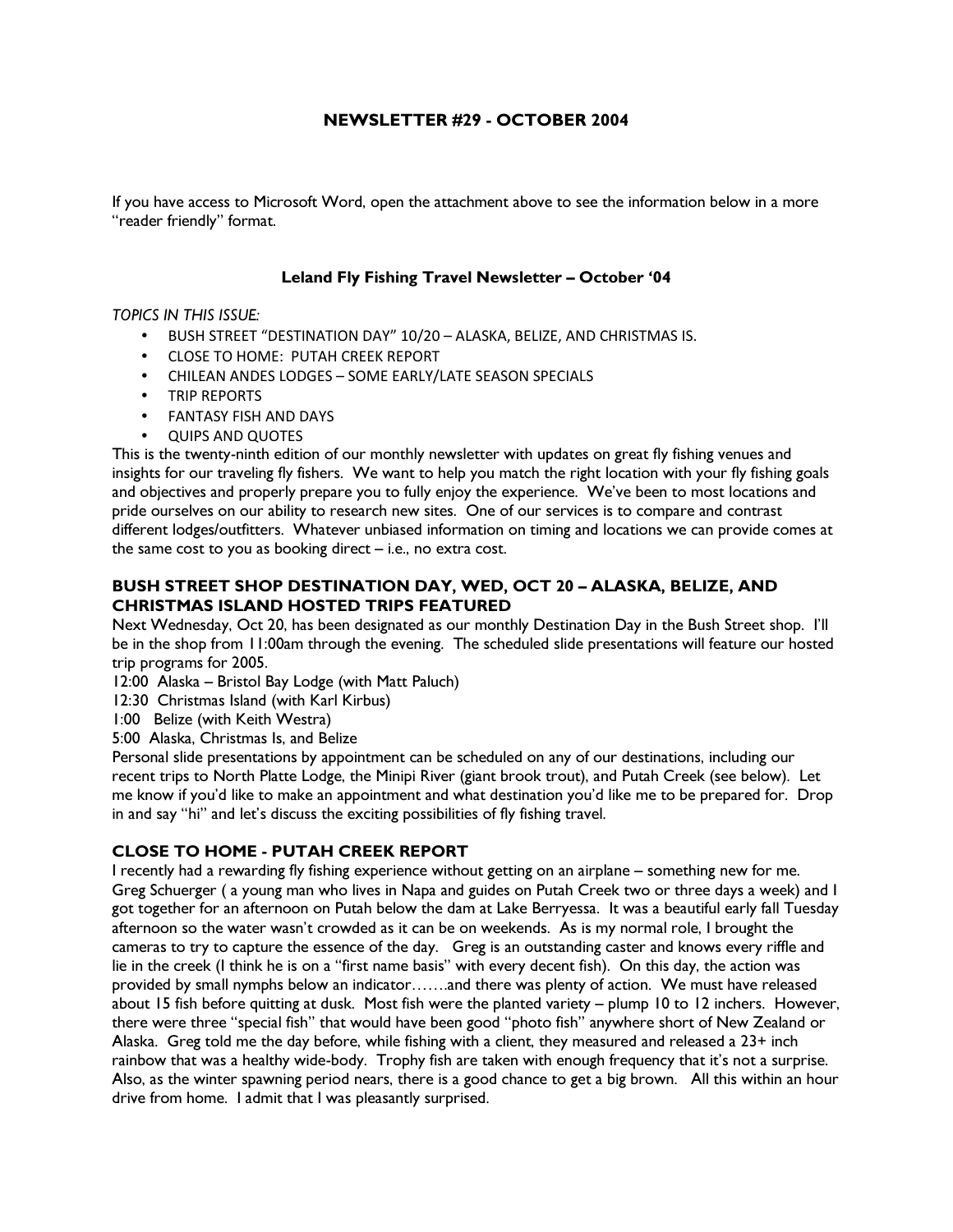### CHILEAN ANDES LODGES – SOME EARLY/LATE SEASON SPECIALS

Some of our favorite Andes haunts are posting some dollar saving specials for this season. There are some "if's, and's, and but's," but worth looking into if you are planning a quality Andes experience in the next six months and have some flexibility as to travel time.

#### TRIP REPORTS: Northern California, Belize and Alaska

A quality experience is had each year by many clients at the Clearwater House in Northern California. Rob

Appleby just returned from a trip with some business associates and his comments included: "We had a

great time at Clearwater. Excellent food and wine, spectacular weather, and excellent guides and fishing."

Bristol Bay Lodge in Alaska is one of the top 3 or 4 Alaska Lodges. Lisa and Jeff Reinke on a trip in early September: "We had a great trip. Everything was wonderful with the lodge and the fishing. Photos available to validate the fishing."

Tony Shanks on his first salt water trip ever: "Rusty and I had a fantastic trip. We caught about 10 bonefish each and had a blast chasing them…….I landed a tarpon of about 80 pounds; great fish. The accommodations and food were great, the scenery and wildlife were awesome, and Charles and Avie (the cook) were wonderful." (Tony was with Charles Westby on the Seaduction mothership)

### "FANTASY STUFF" FOR THIS ISSUE

While fly fishing is pursued for many reasons, having a "fly fishing fantasy" experience is something we all chase. Once in a while it actually happens and this column is devoted to sharing those special moments/days.

From Belize: Tony Shanks, on his first salt water trip ever, caught several bonefish……..but the real highlight of his first trip on the salt water flats was boating an 80 pound tarpon on a fly (see trip reports for more)!! Bob Cazort, a "three trip a year" regular on the Meca with Martin McCord, had another of his fabulous "variety trips" to Belize in September. Fish taken included four 'Cuda over 4 feet long, several snook to 14 pounds, jacks, snappers, and 13 "baby tarpon" to 40 pounds. Bob's primary focus is always the mangrove edges, baby tarpon, and purposely avoids the big tarpon – doesn't need the aching, cramping muscles that are associated with the big boys as he's "been there and done that" several times.

John Lane's fly fishing background is on small streams in the Northeast and Great Smoky Mountains. On a recent trip to the South Fork of the Boise River in Idaho, he took what for him was a perfectly proportioned "fantasy rainbow" of 22 inches providing him with a great incentive to spend more time in our western waters.

Lisa and Jeff Reinke (see trip reports) had a wonderful trip to Alaska in early September with several big silvers and rainbows, but the highlight fish was a big 'bow that measured 29.5 inches long with a girth of 15 inches.

## QUIPS AND QUOTES

Don Linker, on a recent trip to the North Platte Lodge in Wyoming, captured the essence of the joy of fly fishing with friends with his response to the question "How was your day?" His response: